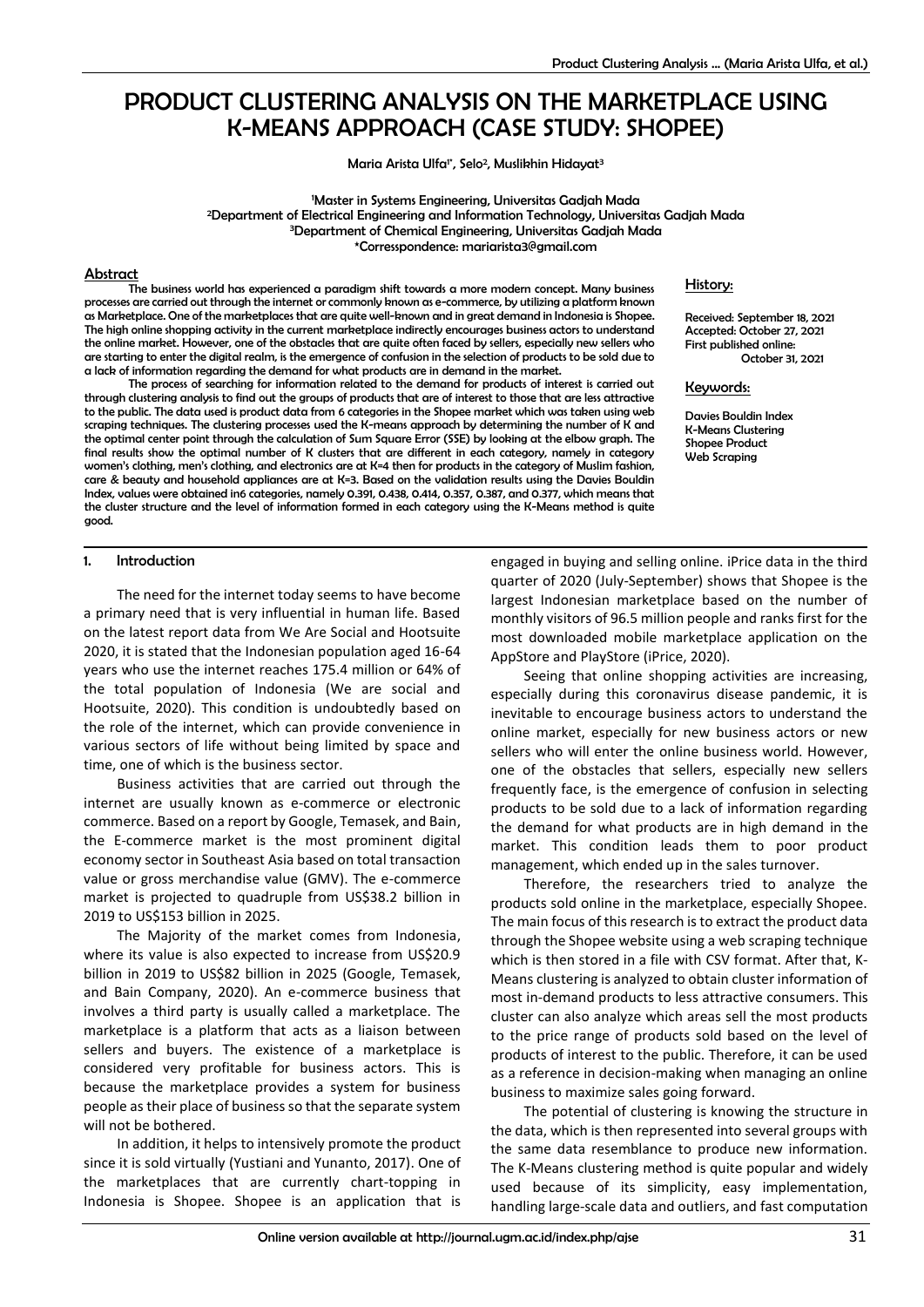time (Kantardzic, 2019). Therefore, in this study, the K-Means method is used in classifying products in the Shopee marketplace.

However, the K-Means method has not determined the optimal K value selection and is also quite sensitive to the initial centroid. If the initial centroid given is crummy, the clustering results will also be unsatisfactory (Primandana, 2019). Determination of the number of K and the optimal center point in the clustering process is overcome by looking at the elbow graph to calculate Sum Square Error (SSE). In the final stage, the cluster results are validated using the Davies Bouldin Index (DBI) to determine how well the resulting cluster is.

## 2. Methodology

#### A. Data Collection

In this study, the data used is product data taken through the Shopee marketplace site from April to May 2021. The product categories used are the categories of women's clothing, men's clothing, Muslim fashion, electronics, care and beauty and household appliances with several product variables i.e., URL, Product Name, Price, Product Category, Store Name, Rating, Sold, Stock and City. Data collection is done using the web scraping technique with the python programming language. Python is an interpretative and dynamic programming language used for numerical calculations, analysis, and data visualization (Budiharto, 2018).

Web scraping is a process of retrieving semi-structured documents from the internet, which are generally web pages in markup languages such as HTML or XHTML. Web scraping focuses on getting data employing retrieval and automatic extraction. The Use of web scraping in the business world is usually done to create precise business concepts in helping to promote and develop a business, such as knowing market conditions. So, that it is possible to lead the market, facilitate promotions, and retrieve important competitor information (Thomas et al., 2019). The data collection process is shown in Figure 1.



Figure 1. Process of scraping Shopee product

At the time of data collection, several products were not included in the category understudy, so filtering was necessary. The following details the amount of data in each category:

|--|

| No. | Category         | <b>Before</b><br><b>Filtering</b> | After<br><b>Filtering</b> |
|-----|------------------|-----------------------------------|---------------------------|
| 1.  | Women's clothing | 35,000 data                       | 34,739 data               |
| 2.  | Men's clothing   | 20,000 data                       | 19,575 data               |
| 3.  | Muslim fashion   | 27,500 data                       | 27,352 data               |
| 4.  | Electronics      | 37,500 data                       | 36,667 data               |
| 5.  | Care and beauty  | 32,500 data                       | 31,002 data               |

|       | Table 1. Continued |             |             |
|-------|--------------------|-------------|-------------|
| 6.    | Household          | 35,000 data | 34,785 data |
|       | appliances         |             |             |
| Total |                    | 187,500     | 184,120     |
|       |                    | data        | data        |

#### B. Initial Data Processing

The data taken is not entirely in an ideal condition for processing. Initial processing is needed to process the data format into the system or commonly referred to as preprocessing. The initial data processing process can be shown in Figure 2.



## Figure 2. Pre-processing

## C. K-Means Clustering

Clustering is one of the techniques in data mining that is unsupervised learning, or there are no attributes that can be used to guide the learning process so that all input is treated the same (Vulandari, 2017). K-Means is a clustering method included in partition grouping because it separates data into K separate parts. The partition approach means grouping data based on partitions where data are separated to be grouped so that similar data are in the same section and dissimilar data are in different parts. The purpose of clustering is to minimize variation within a cluster. The Kmeans method generally groups data based on distance and only works on numeric attributes. The stages in K-Means clustering are (Kantardzic, 2019):

- 1. Determine the number of k clusters.
- 2. Allocate data according to the number of clusters.
- 3. Calculate the centroid of each data in each cluster.
- 4. Allocate n data to each of the nearest centroids.
- 5. Repeat step 3 if there is still data transfer from one cluster to another.

Calculation of distance with Euclidean Distance can be calculated using equation 1.

$$
d(x,y) = \sqrt{\sum_{i=1}^{n} (x_i - y_i)^2}
$$
 (1)

where:

d= Distance x= Data in the i-th cluster y= Centroid in cluster i

Calculation of the value of the new center point or centroid can be calculated using equation 2.

$$
C_i = \left(\frac{1}{N_i}\right) \sum x_i \tag{2}
$$

where:

C= new centroids

x= Data in the i-th cluster

N= The amount of data in the i-th cluster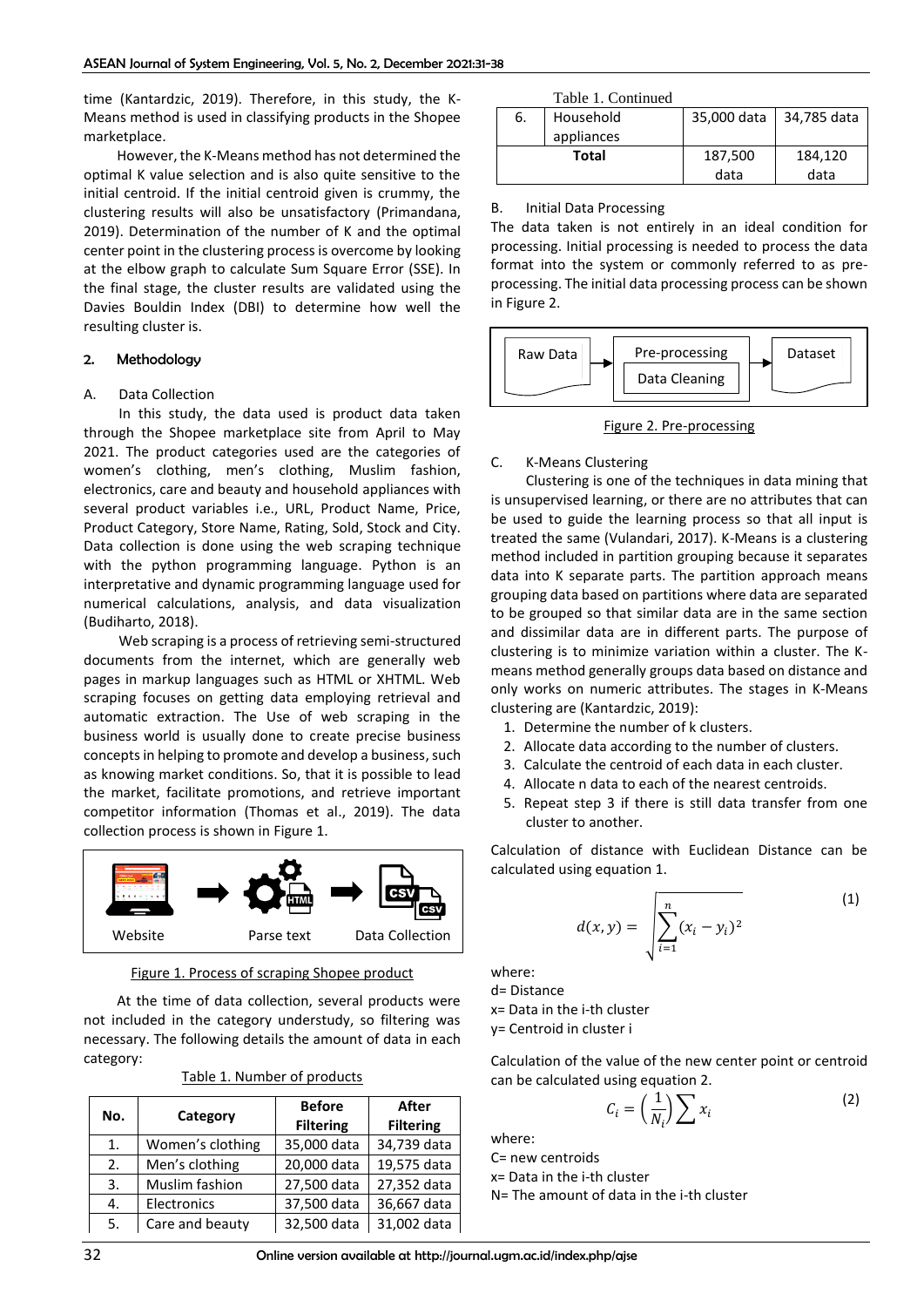The Elbow method is used to determine the number of clusters or groups in a data set. The elbow method provides an idea in choosing the best cluster by observing the value in each K cluster that is improved (Maheswari, 2019). The value observed and compared is the value of the Sum Square Error (SSE), where the results of the SSE calculation show several K values that have decreased drastically with an angle forming an indentation. In addition, the SSE calculation in the K-Means method can also help determine the most optimum centroid (Nainggolan et al., 2018). The SSE formula can be calculated using equation 3.

$$
SSE = \sum_{i=1}^{n} (d)^2
$$
 (3)

where:

SSE = Sum Square Error d = Distance between data and centroid

## D. Davies Bouldin Index

Clustering validation is a way of evaluating the results of a cluster. In the application of K-Means, there is no certainty in finding the accuracy of the clusters formed. Therefore, validation is needed in measuring how well or accurate the resulting clusters are. Davies Bouldin Index (DBI) is one method of validity in clustering. The DBI approach maximizes inter-cluster distance and minimizes intra-cluster distance (Singh, 2020). Calculation with DBI is based on the value of cohesion and separation. Cohesion in the grouping is the proximity of the data to the centroid in a cluster, while separation is the distance between the centroids and each cluster.

The cohesion value can be found using the Sum of Square Within Cluster (SSW) equation, and the separation value can be found using the Sum of Square Between Cluster (SSB) equation. The DBI value is in the interval (0, 1) where the minimum value indicates the optimal cluster. Based on research that carried out on 11 internal validation methods in 5 aspects to determine the best validation, it was found that DBI is in the 2<sup>nd</sup> place where DBI is not sensitive to the boundary points and can get the right number of cluster when clustering greater than 2 (Xiao et al., 2017). DBI formula can be calculated using equations 4 to 7.

$$
SSW = \frac{1}{m_i} \sum_{j=1}^{m_i} d(x_j, c_i)
$$
 (4)

where:

SSW = Sum of Square Within Cluster m = Number of data in cluster i d = Distance between data x and centroid c

$$
SSB = d(c_i, c_j) \tag{5}
$$

where:

SSB = Sum of Square Between Cluster d = Distance between centroid i and centroid j

$$
R_{ij} = \frac{SSW_i + SSW_j}{SSB_{i,j}}
$$
 (6)

where:

R = Ratio of cluster i and cluster j

$$
DBI = \frac{1}{k} \sum_{j=1}^{k} max(R_{i,j})
$$
 (7)

where:

DBI = Davies Bouldin Index k = Total of clusters

## 3. Results & Discussion

#### A. Clustering Implementation

The application of data processing uses the K-Means method to determine the cluster of each product. The optimal center point or centroid is determined by randomly taking n center points and then iterating five times where the number of n centers observed is from 200 to 1000 center points. The total observed center points are 1000 to 5000 center points on each product category. In addition, K cluster calculations are also carried out to determine the optimal cluster where the observed k value is from 2 to 10 clusters.

#### 1. Women's Clothing Product Category

Figure 3(a) shows the optimal cluster value for women's clothing products in 4 clusters with an SSE value of 9610355038184.62, while Figure 3(b) illustrates a scatter graph of clustering results with optimal centroid values, namely [4263.67826087, 870562.96521739] [4576.65469613, 427936.52762431], [2279.58722765, 3013.27882795], [3909.73454914, 140422.90780142] and with a total data of 34739 data which is divided into Cluster 1=115 data, Cluster 2=362 data, Cluster 3=33275 data, and Cluster 4=987 data.





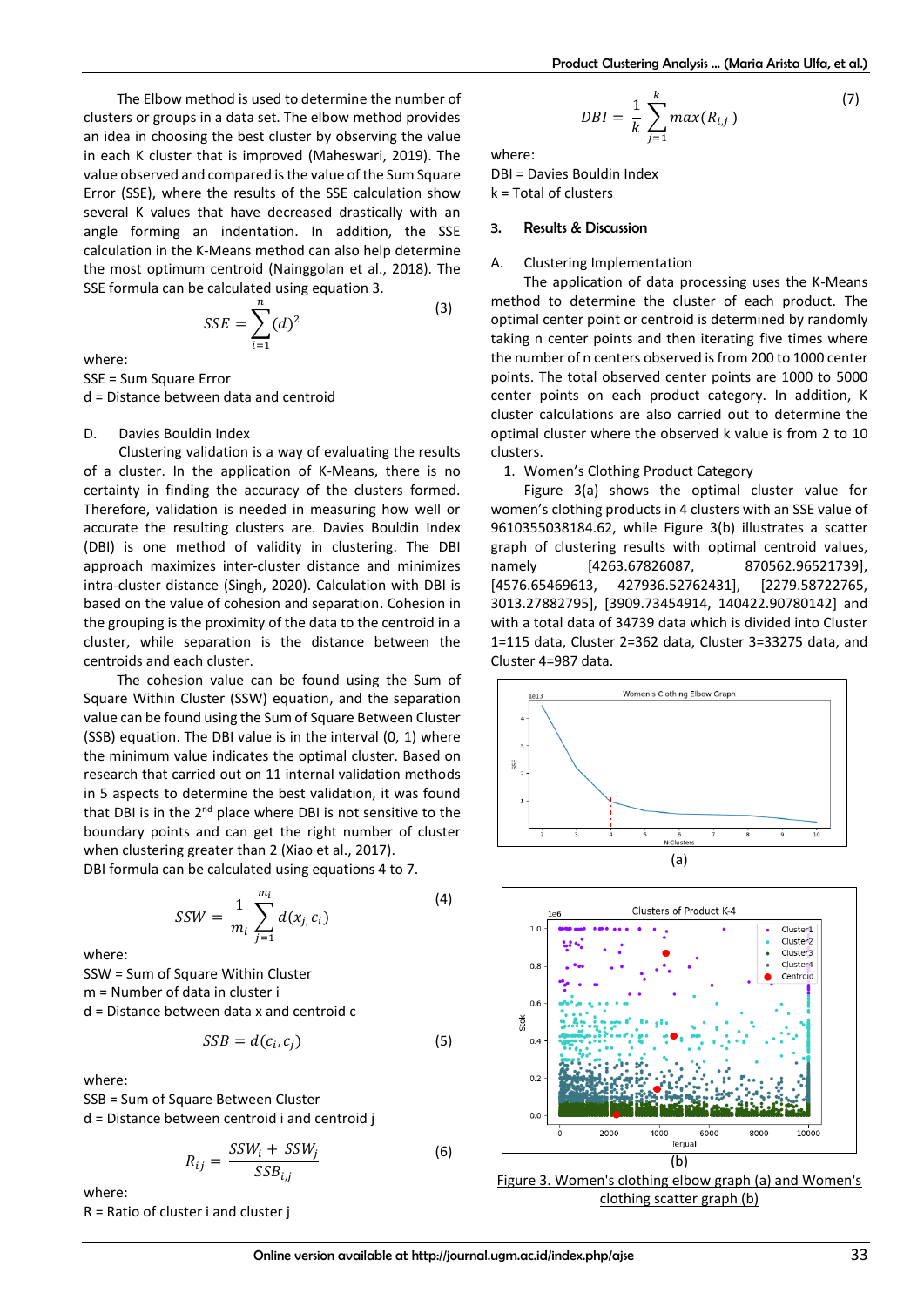#### 2. Men's Clothing Product Category

Figure 4(a) shows the optimal cluster value for men's clothing products in 4 clusters with n SSE value of 10435606667927,611, while Figure 4(b) depicts a scatter graph of the results of clustering with optimal centroid values, namely [1863.55820485, 555468138767], [3496.5, 832426.76], [3490.41367323, 159682.19698725], [3428.30309735, 413673.18141593] and with a total data of 19575 data which is divided into cluster 1=18162 data, cluster 2=100 data, cluster 3=861 data and cluster 4=452 data.



Figure 4. Men's clothing elbow graph (a) and Men's clothing scatter graph (b) (b)

## 3. Muslim Fashion Product Category

Figure 5(a) shows the optimal cluster value for Muslim fashion products in 3 clusters with an SSE value of 19241826323912.76. In contrast, Figure 5(b) depicts a scatter graph of the results of clustering with optimal centroid values, namely [4663.51101322, 739603.72687225], [2156.96594178, 345579411652], [5160.48669202, 179731.44296578] and with a total of 27352 data which is divided into cluster 1=227 data, Cluster2=26073, and Cluster 3=1052 data.





(b) Figure 5. Muslim fashion elbow graph (a) and Muslim fashion scatter graph (b)

## 4. Electronics Product Category

In Figure 6(a) shows the optimal cluster value of electronic products is in 4 clusters with an SSE value of 8765871368900912 while Figure 6(b) depicts scatter graph of clustering results with optimal centroid values [967.4197403, 2275.323818], [4065.65333, 513847.78666], [2666,10238095, 956813.93571428], [3282,97259136, 121454.84551495] and with a total data of 36667 data which is divided into cluster 1= 34894 data, Cluster 2 = 150 data, Cluster 3 = 420 data and Cluster 4 = 1203 data.



(a)



Figure 6. Electronics elbow graph (a) and Electronics scatter graph (b)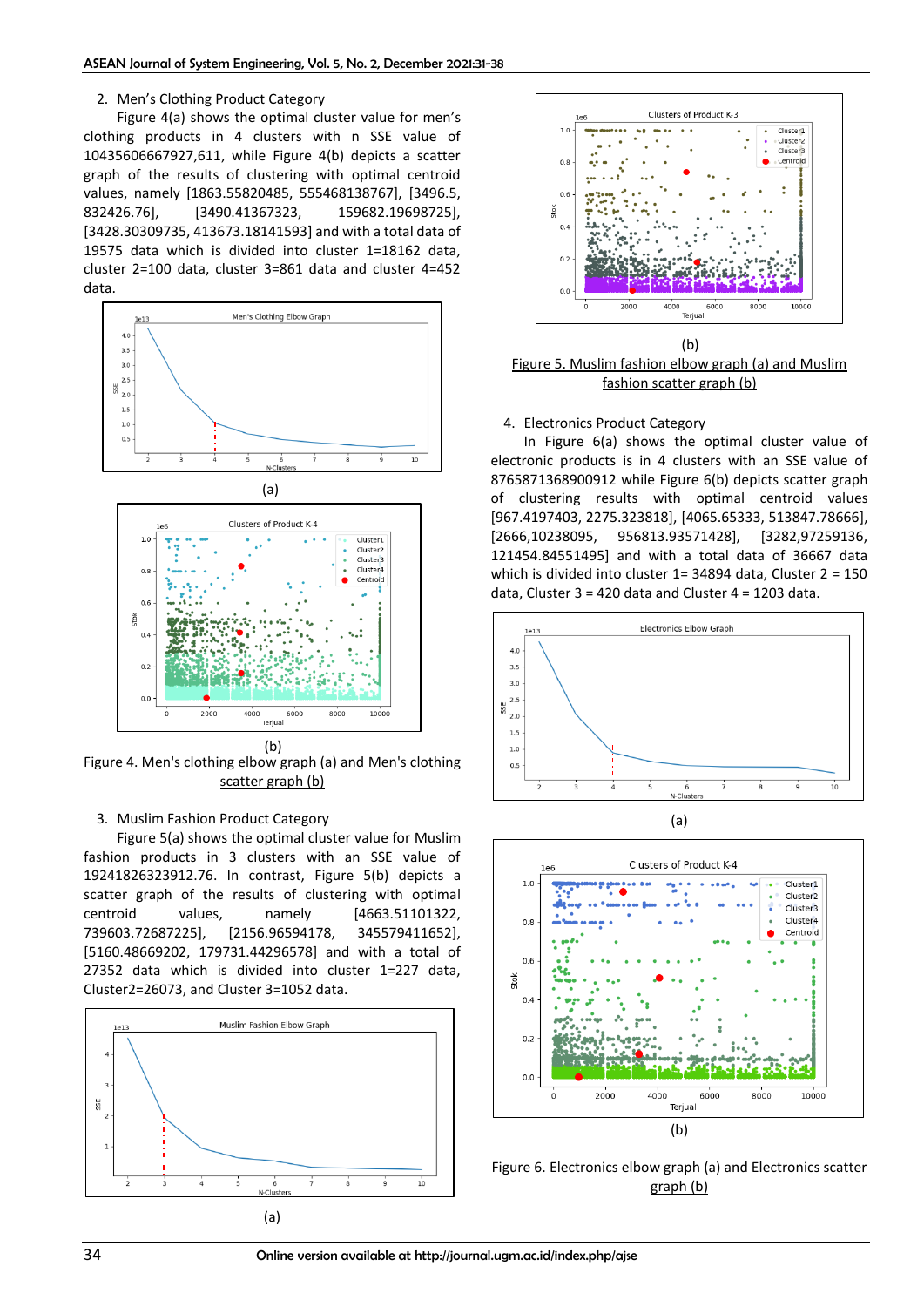#### 5. Care and Beauty Product Category

Figure 7(a) shows the optimal cluster value for care and beauty products in 3 clusters with an SSE value of 29548396052128.58, while Figure 7(b) illustrates a scatter graph of clustering results with optimal centroid values, namely [5853.451790, 912704.903581], [6132.73054755, 305827.69596542], [3766.22875271, 7140.71073635] and with a total of 31002 data which is divided into cluster  $1 =$ 363 data, Cluster 2 = 694 data and Cluster 3 = 29945 data.





Figure 7. Care and beauty elbow graph (a) and Care and beauty scatter graph (b)

## 6. Household Appliances Product Category

Figure 8(a) shows the optimal cluster value of household appliances products in 3 clusters with an SSE value of 43042310431608.69, while Figure 8(b) illustrates a scatter graph of clustering results with optimal centroid values, as follows: [6096.33757062, 935488.25], [6991.70987039, 307449.9501496], [3558.93841084, 9441.6876096] and with a total of 34785 data which is divided into cluster 1 = 708 data, cluster 2 = 1003 data and cluster 3 = 33074 data.





Figure 8(b) Household appliances scatter graph

Based on the results of the SSE calculation from each cluster in each product category with different N centroid values (1000, 2000, 3000, 4000, and 5000). It was found that the 5000 centroid value showed a smaller SSE value than the other random centroids. This is because the selection of the random centroid value increases according to the specified iteration, namely five iterations, which causes a large opportunity for the value with the smallest error to be included. To produce a final value that is smaller than the number of other centroid samples. Following the smallest SSE value obtained, this value is used to determine the optimal cluster and centroid, represented through the elbow graph where the optimal K value (2 to 10) is obtained on a graph that decreases by forming an elbow or bend. It can also be stated that determining the optimal centroid using N iterations takes time since the larger the number of datasets used, the more random centroids are needed.

#### B. Clustering Validation

Clustering validation using DBI is based on the degree of similarity in the same cluster and differences in different clusters. The validation results for each product category can be seen in Figure 9 and Table 2.



Online version available at http://journal.ugm.ac.id/index.php/ajse 35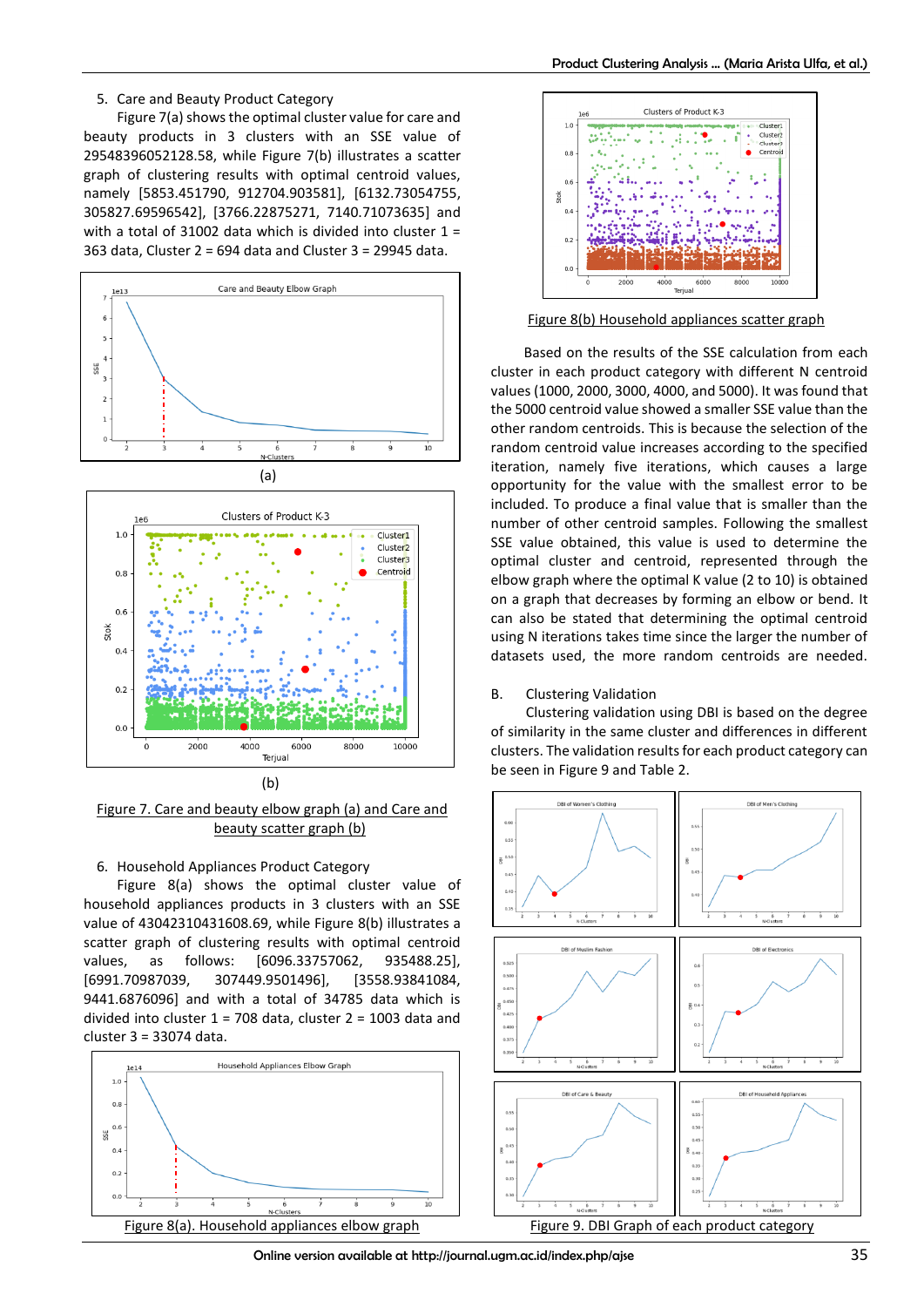| Νo            | Category             | Optimal<br>Cluster | <b>DBI</b>   |
|---------------|----------------------|--------------------|--------------|
|               | Women's clothing     |                    | 0.3914523886 |
| $\mathcal{P}$ | Men's clothing       | 4                  | 0.4380935970 |
| 3             | Muslim fashion       | 3                  | 0.4149511797 |
| 4             | Electronics          | 4                  | 0.3574902070 |
| 5             | Care and beauty      | 3                  | 0.3879534769 |
| 6             | Household appliances | 3                  | 0.3779623549 |

Table 2. DBI Value of each product category

Based on the DBI principle, which is an internal cluster validation, the number of good clusters is indicated by a smaller DBI value (non-negative>=0) or a minimum intracluster value, which means that each object in the cluster has a similar level of characteristics. From Table 2, it can be said that the results of the cluster structure formed in each product category using the K-Means method are pretty good.

## C. Clustering Results Analysis

Analysis of the results was carried out to figure out the information contained in the cluster after the data processing was carried. Therefore, it can be used as a reference in conducting online sales activities.

#### 1. Women's Clothing Product Category

Based on the scatter graph in Figure 3(b), the information obtained for the 4 clusters are:

#### Table 3. Women's clothing product cluster information

| Cluster            | Product            | Average<br>Price | <b>Store</b><br>Rating |
|--------------------|--------------------|------------------|------------------------|
|                    | Trousers           | Rp.35,644        |                        |
| Most in<br>demand  | Dress              | Rp.96,500        | 4.8                    |
|                    | Tops               | Rp.44,965        |                        |
|                    | Pajamas            | Rp.47,094        |                        |
|                    | Fabric             | Rp.20,358        |                        |
| Quite in<br>demand | Outerwear          | Rp.53,097        | 4.8                    |
|                    | Skirt              | Rp.35,578        |                        |
|                    | Batik & kebaya     | Rp.120,233       |                        |
| In                 | Jeans              | Rp.62,962        |                        |
| demand             | Jumpsuit & overall | Rp.65,834        | 4.8                    |
|                    | Suits              | Rp.90,588        |                        |
| Less in<br>demand  | Underwear          | Rp.23,249        |                        |
|                    | Maternity clothes  | Rp.64,150        | 4.8                    |
|                    | Costume            | Rp.236,176       |                        |



Figure 10. The 15 most selling regions of women's clothing

#### 2. Men's Clothing Product Category

Based on the scatter graph in Figure 4(b), the information obtained for the 4 clusters are:

|  | Table 4. Men's clothing product cluster information |  |  |  |  |
|--|-----------------------------------------------------|--|--|--|--|
|--|-----------------------------------------------------|--|--|--|--|

| Cluster  | Product      | Average<br><b>Price</b> | <b>Store</b><br>Rating |
|----------|--------------|-------------------------|------------------------|
| Most in  | Shorts       | Rp.55,976               |                        |
| demand   | <b>Batik</b> | Rp.103,336              | 4.8                    |
|          | Tops         | Rp.62,727               |                        |
| Quite in | Long pants   | Rp.67,724               | 4.7                    |
| demand   | Jeans        | Rp.127,992              |                        |
| In       | Outerwear    | Rp.94,571               | 4.7                    |
| demand   | Underwear    | Rp.26,728               |                        |
| Less in  | Pajamas      | Rp.82,771               | 4.7                    |
| demand   |              |                         |                        |



3. Muslim Fashion Product Category

Based on the scatter graph in Figure 5(b), the information obtained for the 3 clusters are:

## Table 5. Muslim fashion product cluster information

| <b>Cluster</b> | Product            | Average    | <b>Store</b> |
|----------------|--------------------|------------|--------------|
|                |                    | Price      | Rating       |
|                | Outerwear          | Rp.107,084 |              |
|                | Women's prayer     | Rp.125,080 |              |
|                | clothes            |            |              |
| Most in        | Muslim men's       | Rp.86,563  | 4.8          |
| demand         | bottoms            |            |              |
|                | Muslim dress       | Rp.107,710 |              |
|                | Muslim women's     | Rp.60,628  |              |
|                | bottoms            |            |              |
|                | Veil               | Rp.14,714  |              |
| In             | Muslim accessories | Rp.5,317   |              |
| demand         | Muslim men's top   | Rp.103,962 | 4.8          |
|                | Prayer equipment   | Rp.37,203  |              |
|                | Kids muslim        | Rp.20,460  |              |
| Less in        | clothes            |            |              |
| demand         | Muslim women's     | Rp.22,219  | 4.8          |
|                | top                |            |              |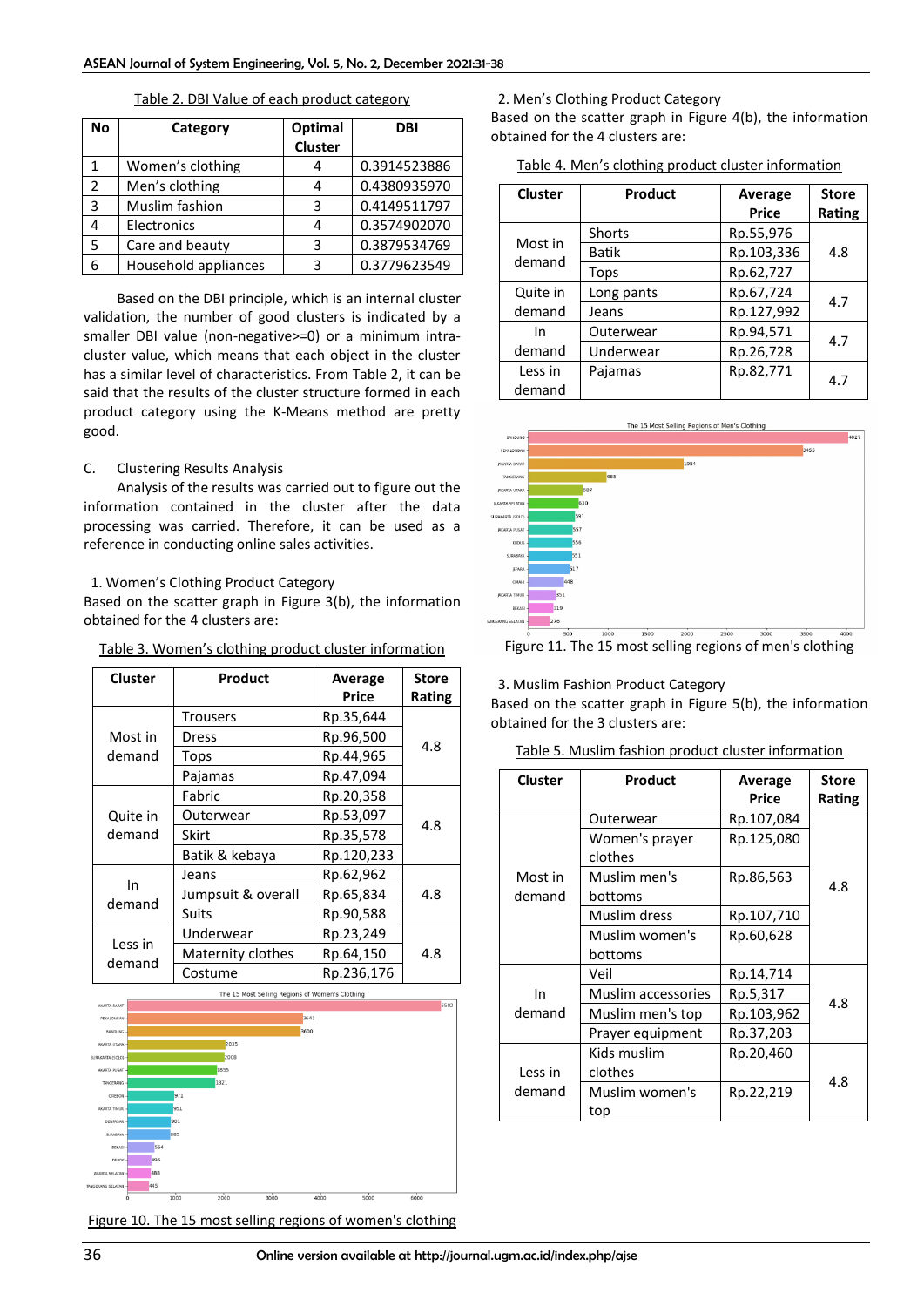

## Figure 12. The 15 most selling regions of Muslim fashion

## 4. Electronics Product Category

Based on the scatter graph in Figure 6(b), the information obtained for the 4 clusters are:

| <b>Cluster</b> | Product          | Average    | <b>Store</b> |
|----------------|------------------|------------|--------------|
|                |                  | Price      | Rating       |
|                | Kitchen utensil  | Rp.317,322 |              |
| Most in        | TV               | Rp.372,048 | 4.8          |
| demand         | Clothes care     | Rp.226,133 |              |
|                | Refrigeration    | Rp.143,611 |              |
|                | Cables and spare | Rp.3,807   |              |
|                | parts            |            |              |
| Quite in       | Lighting         | Rp.32,581  | 4.9          |
| demand         | Electricity      | Rp.29,025  |              |
|                | Speakers and     | Rp.63,862  |              |
|                | microphone       |            |              |
| In<br>demand   | Video games      | Rp.198,218 |              |
|                | Surveillance     | Rp.150,000 |              |
|                | camera           |            | 4.8          |
|                | Phone            | Rp.90,588  |              |
|                | Media player     | Rp.75,000  |              |
|                | Vaporizer        | Rp.10,412  |              |
| Less in        | Outdoor device   | Rp.20,089  | 4.8          |
| demand         | Vacuum cleaner   | Rp.103,775 |              |

## Table 6. Electronics product cluster information



Figure 13. The 15 most selling regions of electronics

5. Care and Beauty Product Category

Based on the scatter graph in Figure 7(b), the information obtained for the 3 clusters are:

Table 7. Care and beauty product cluster information

| <b>Cluster</b> | Product                 | Average<br>Price | <b>Store</b><br>Rating |
|----------------|-------------------------|------------------|------------------------|
|                | Face treatment          | Rp.65,686        |                        |
|                | Body care               | Rp.49,028        |                        |
| Most in        | Other beauty            | Rp.58,444        | 4.9                    |
| demand         | treatments              |                  |                        |
|                | Lip cosmetics           | Rp.72,839        |                        |
|                | Hair care               | Rp.46,466        |                        |
|                | Perfume                 | Rp.31,058        |                        |
|                | Nail care               | Rp.11,302        |                        |
| In<br>demand   | Beauty tools            | Rp.6,696         | 4.9                    |
|                | Eye cosmetics           | Rp.5,523         |                        |
|                | Beauty pack             | Rp.167,608       |                        |
| Less in        | Men's care              | Rp.74,945        |                        |
| demand         | <b>Facial cosmetics</b> | Rp.30,555        | 4.8                    |
|                | Hair tools              | Rp.10,616        |                        |



## Figure 14. The 15 most selling regions of care and beauty

## 6. Household Appliances Product Category

Based on the scatter graph in Figure 8(b), the information obtained for the 3 clusters are:

|  | Table 8. Household appliances product cluster information |  |  |  |
|--|-----------------------------------------------------------|--|--|--|
|--|-----------------------------------------------------------|--|--|--|

| <b>Cluster</b>    | Product          | Average   | <b>Store</b> |
|-------------------|------------------|-----------|--------------|
|                   |                  | Price     | Rating       |
|                   | Religious        | Rp.54,540 |              |
|                   | Umbrella         | Rp.67,838 |              |
| Most in           | Cooking ware     | Rp.31,031 | 4.8          |
| demand            | Bathroom         | Rp.23,755 |              |
|                   | equipment        |           |              |
|                   | Home care tools  | Rp.18,648 |              |
|                   | Decoration       | Rp.24,749 |              |
|                   | Storage          | Rp.4,941  |              |
| In                | Dining room      | Rp.5,537  |              |
| demand            | equipment        |           | 4.8          |
|                   | Garden           | Rp.9,828  |              |
|                   | Kitchen utensils | Rp.11,559 |              |
|                   | and accessories  |           |              |
|                   | Carpentry tools  | Rp.6,374  |              |
|                   | Cleaning and     | Rp.40,363 |              |
| Less in<br>demand | laundry          |           | 4.9          |
|                   | Furniture        | Rp.46,576 |              |
|                   | Bedroom          | Rp.14,486 |              |
|                   | equipment        |           |              |